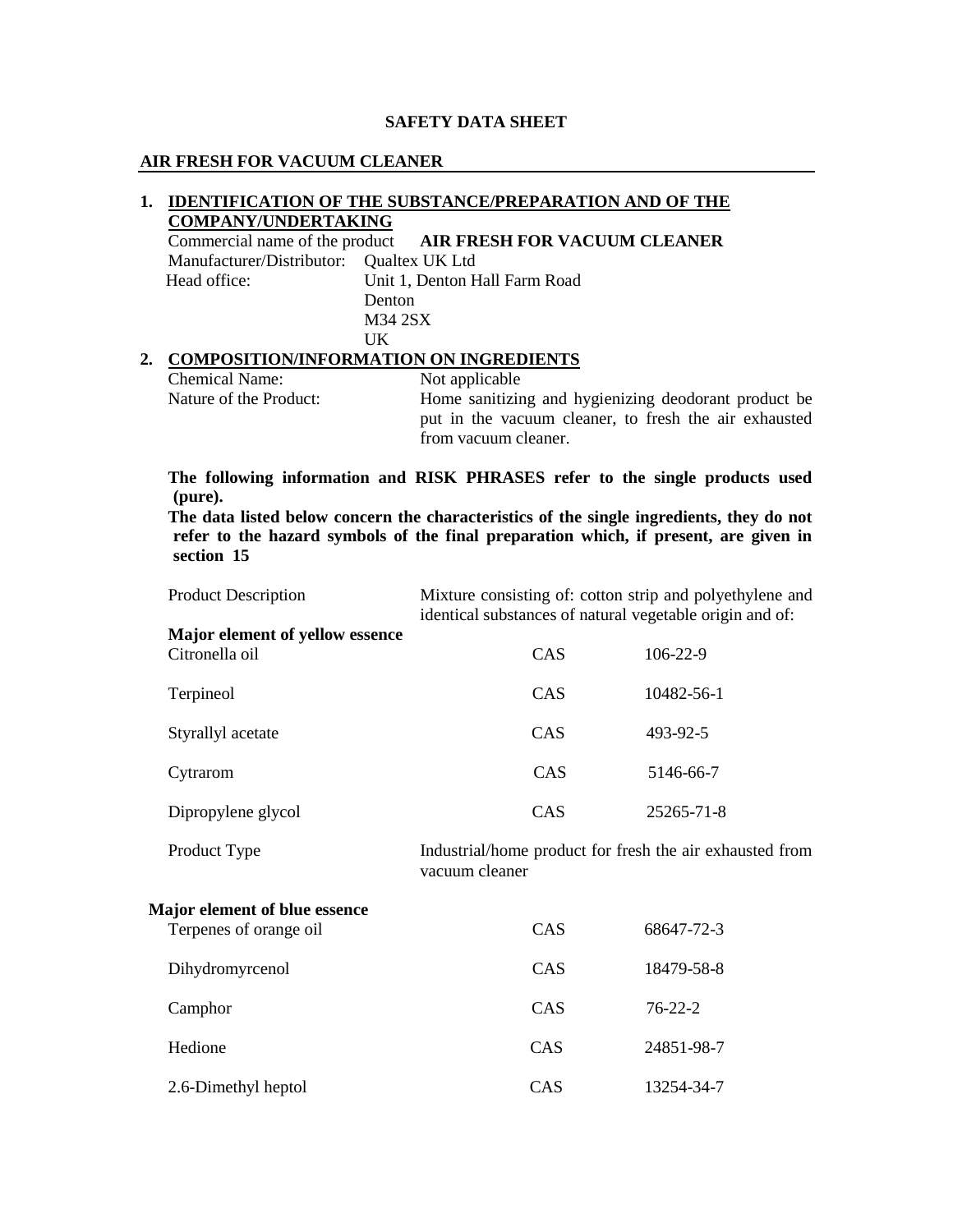| Citronellyl formate | CAS | $105 - 85 - 1$ |
|---------------------|-----|----------------|
| Linalyl acetate     | CAS | 115-95-7       |
| Citronellol         | CAS | 7540-51-4      |
| Dipropylene glycol  | CAS | 25265-71-8     |

| Product Type | Industrial/home product for fresh the air exhausted from |
|--------------|----------------------------------------------------------|
|              | vacuum cleaner                                           |

# **Major element of green essence**

| Terpenes of orange oil | <b>CAS</b> | 68647-72-3     |
|------------------------|------------|----------------|
| Dihydromyrcenol        | <b>CAS</b> | 18479-58-8     |
| Linalool               | CAS        | 78-70-6        |
| Linalyl acetate        | CAS        | 115-95-7       |
| Citral                 | CAS        | 5392-40-5      |
| Terpineol              | CAS        | 10482-56-1     |
| Citronellyl formate    | CAS        | $105 - 85 - 1$ |
| <b>Borneol</b>         | CAS        | 507-70-0       |
| Cytrarom               | CAS        | 5146-66-7      |
| Dipropylene glycol     | CAS        | 25265-71-8     |

Product Type Industrial/home product for fresh the air exhausted from vacuum cleaner

# **Major element of red essence**

| Linalyl acetate               | CAS        | 115-95-7       |
|-------------------------------|------------|----------------|
| Linalool                      | CAS        | 78-70-6        |
| Benzyl acetate                | <b>CAS</b> | $140 - 11 - 4$ |
| $\alpha$ -Hexylcinnamaldehyde | <b>CAS</b> | $101 - 86 - 0$ |
| <b>Borneol</b>                | <b>CAS</b> | 507-70-0       |
| Geranyl acetate               | <b>CAS</b> | 105-87-3       |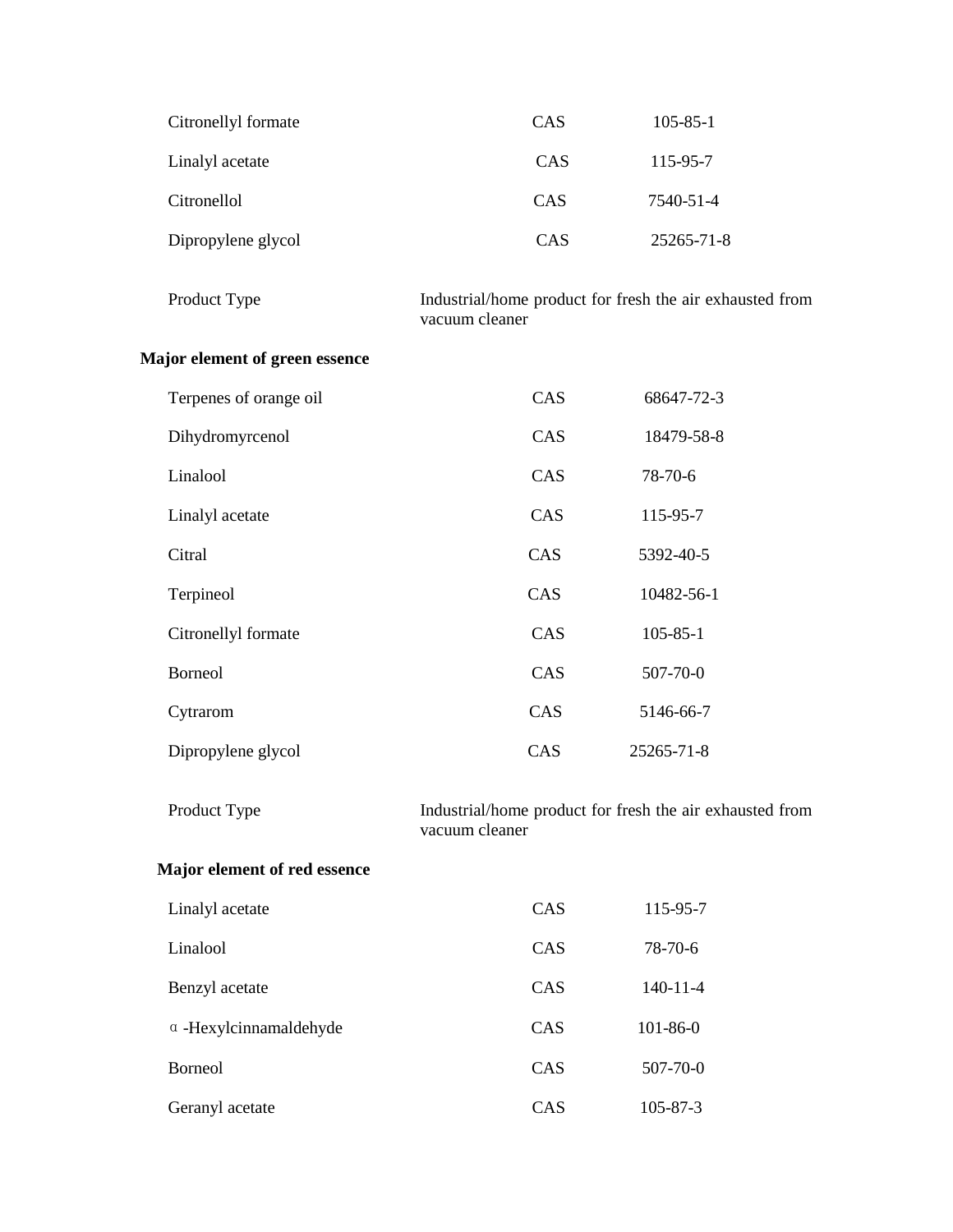| Lilial             | CAS        | $80 - 54 - 6$                                            |  |
|--------------------|------------|----------------------------------------------------------|--|
| Dipropylene glycol | <b>CAS</b> | 25265-71-8                                               |  |
| Product Type       |            | Industrial/home product for fresh the air exhausted from |  |

vacuum cleaner

### **3. HAZARDS IDENTIFICATION**

This product is a solid that is no harmful, but do not put them in the open air for long time. On the basis of the concentration of its other ingredients, this product is not classified as a dangerous substance or preparation according to EU regulations

| <b>4. FIRST-AID MEASURES</b> |                                                                                                                                     |
|------------------------------|-------------------------------------------------------------------------------------------------------------------------------------|
| Skin contact:                | No hazard. If needed, rinse with flowing water and soap                                                                             |
| Eye contact:                 | Rinse thoroughly with physiological solution. If not<br>possible, rinse with plenty of water for 5 minutes. Seek<br>medical advice. |
| Ingestion:                   | Seek medical advice and show this safety data sheet to<br>medical staff                                                             |

#### **5. FIRE-FIGHTING MEASURES**

| Fire and Explosion Hazards:                           | Not easy; in case of fire, avoid to be splashed by sparks,<br>or put far away from those flames. If possible, cool<br>down packages by throwing water. |
|-------------------------------------------------------|--------------------------------------------------------------------------------------------------------------------------------------------------------|
| Extinguishing Media:                                  | Water, CO2, Foam or Chemical powders depending on<br>the materials involved in the fire.                                                               |
| Extinguishing Media to be avoided: None in particular |                                                                                                                                                        |

Exposure Hazards: None in particular

Protective equipment for fire-fighters:

Use protective equipment for the respiratory tract.

#### **6. ACCIDENTAL RELEASE MEASURES**

| <b>Environmental Precautions:</b> | Use earth and sand to contain solid and collect in a       |
|-----------------------------------|------------------------------------------------------------|
|                                   | container suitable for disposal                            |
|                                   | In case of a large solid into waterways, sewers or in case |
|                                   | of soil or vegetation contamination, notify the relevant   |
|                                   | authorities.                                               |
|                                   |                                                            |

# **7. HANDLING AND STORAGE**

Handling: Adequate ventilation and air change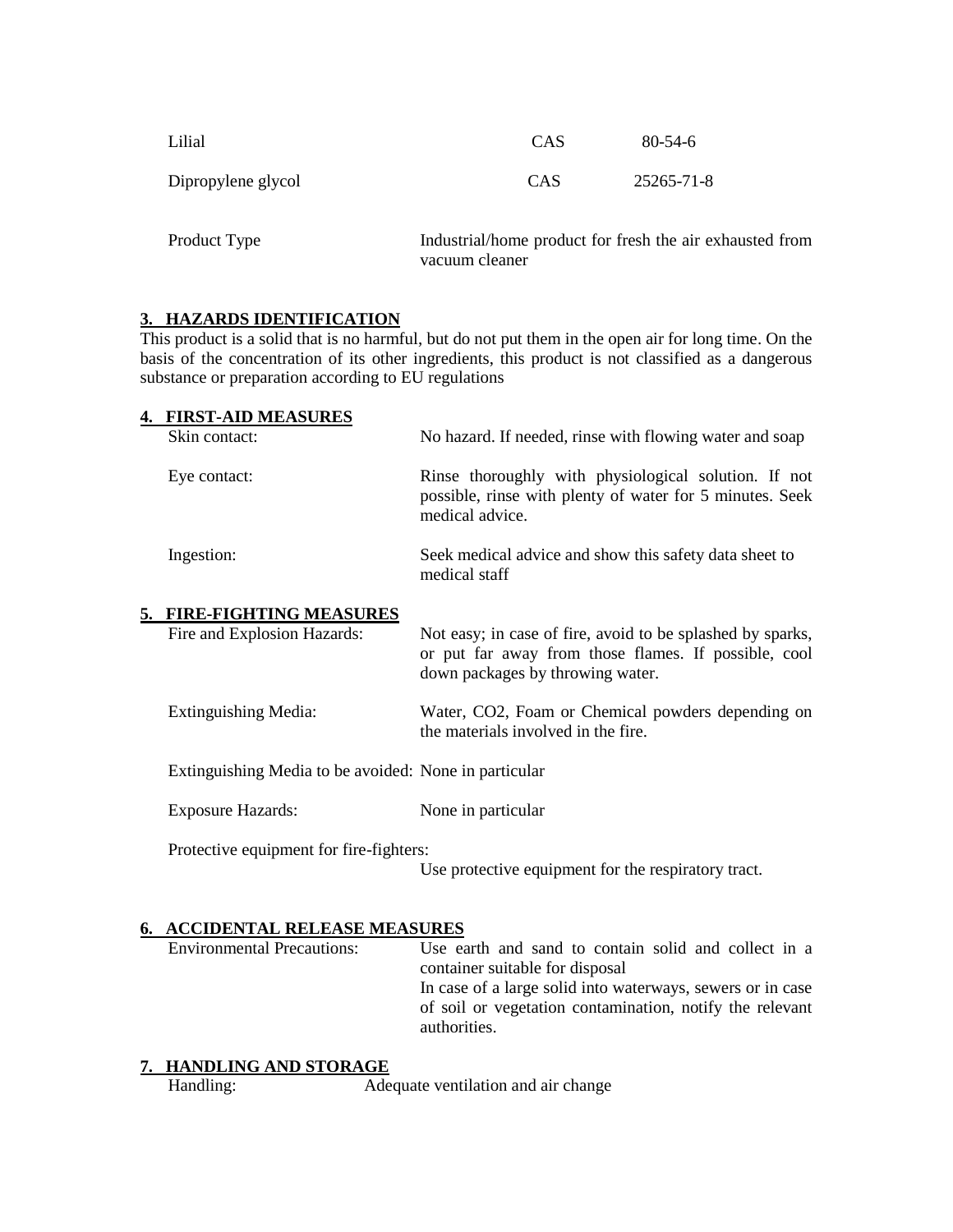Storage: Store in closed containers in a cool,dry area,away from light

| <b>Substance Exposure Limits:</b> | None                                                                                      |
|-----------------------------------|-------------------------------------------------------------------------------------------|
| Precautions:                      | Assure adequate ventilation in the handling and /or<br>Storage area                       |
| <b>Respiratory Protection:</b>    | Not necessary under normal use.                                                           |
| Hands Protection:                 | Not required, not necessary under normal use.<br>If necessary, use protective gloves.     |
| Eye Protection:                   | Not necessary under normal use. It is still advisable to<br>follow best working practice. |
| <b>Skin Protection:</b>           | No particular precautions are needed under normal use                                     |
|                                   |                                                                                           |

#### **8. EXPOSURE CONTROLS/PERSONAL PROTECTION**

Exposure limit of the ingredients: None in particular

### **9. PHYSICAL AND CHEMICAL PROPERTIES**

# **10. STABILITY AND REACTIVITY**

| Stable under normal conditions. |                                                   |
|---------------------------------|---------------------------------------------------|
| Conditions to avoid:            | Stable under normal conditions, avoid open flames |
| Substances to avoid:            | Avoid contact with substances aiding combustion.  |
| <b>Hazardous Reactions:</b>     | No hazardous decomposition products are known.    |
|                                 |                                                   |

# **11. TOXICOLOGICAL INFORMATION**

 Primary Irritability: Skin effects: Not irritating Eye effects: Not irritating under normal conditions of use Sensitisation: None under normal conditions of use

# **12. ECOLOGICAL INFORMATION**

Always use in accordance with best practice, avoiding dispersal into the environment Biodegradability:  $> 80\%$ Ecotoxicity: Avoid soil and water surface contamination. No further ecotoxicity

Information is available

# **13. DISPOSAL CONSIDERATIONS**

Recover if possible. Observe all local and national regulations when disposing of this product.